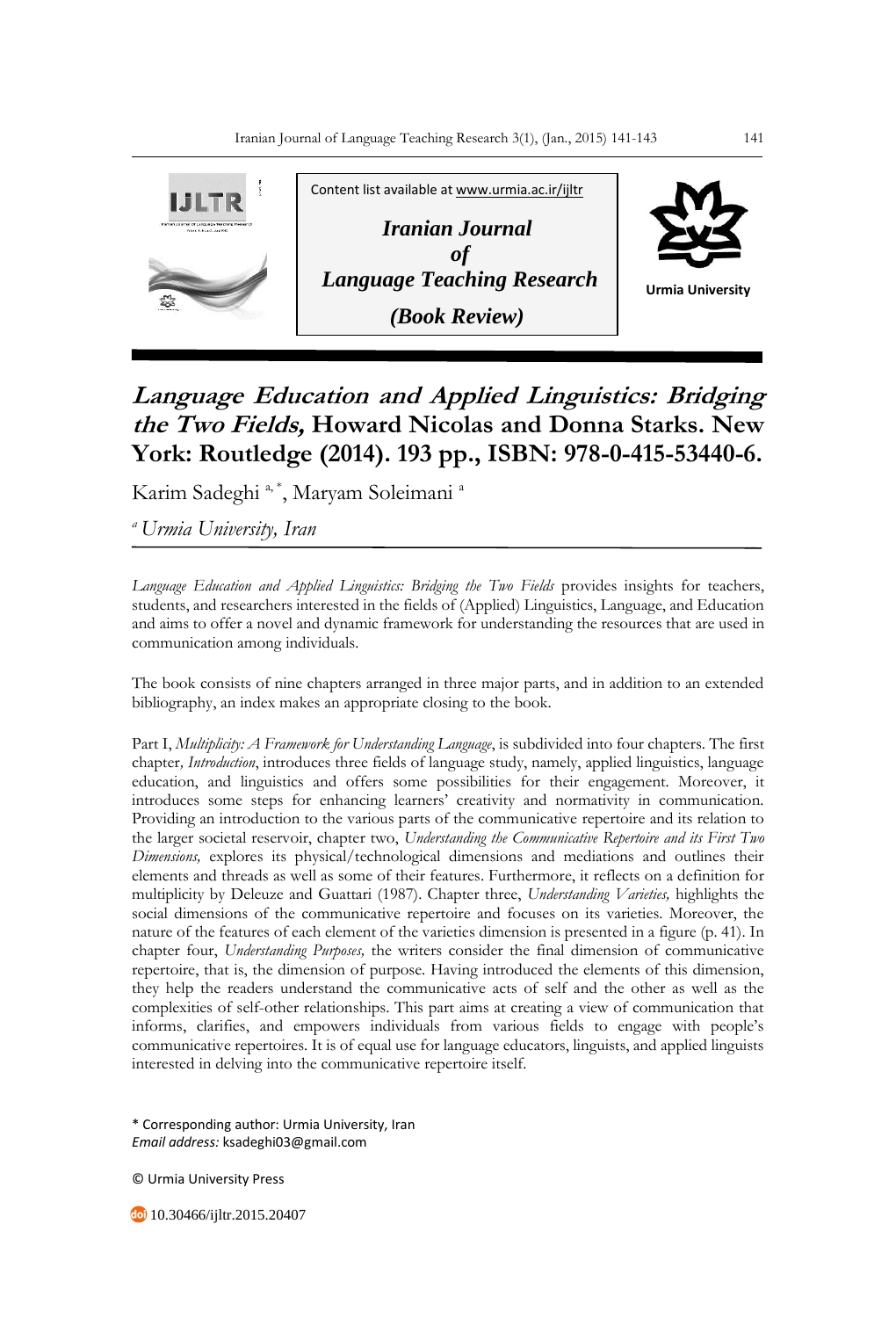Part II*, Understanding Applied Linguistics,* consists of three chapters. Chapter five entitled, *Additional Language Acquisition,* discusses issues in the acquisition of additional languages. The chapter also includes a brief overview of some major aspects of the field of additional language acquisition, its major contributors and tensions, and conflicting and complementary views of language acquisition. Moreover, changes in the theories of cognition and in views of the relationship between language and social context, and the emergence of theoretical perspectives within additional language acquisition research are presented (for more information, see Larsen-freeman & Freeman, 2008). Chapter six, *Additional Language Literacies,* takes as its focus additional language literacies and how literacies are developed and deployed. It represents Hornberger and Skliton-Sylvester' (2000) framework for framing the distinction between more and less powerful literacies. Having introduced two distinct approaches in history, that is, contrastive rhetoric and the whole text approach and second/additional language literacy approaches, this chapter explores the ways in which these two approaches complement each other and explores how the framework of Multiplicity helps to identify their relationships. Chapter seven, *Multiplicity as Ways of Thinking and Doing,* focuses on the issues related to how selves engage with individual plurilingualism. Having introduced important tensions, for example, societal versus individual, and labeling, it highlights different types of plurilingual selves and considers how a view of reservoir, the individual communicative repertoire and the multiplicity help to understand the nature of the plurilingual self.

Part III entitled, *Designing Language Learning,* includes two chapters. Chapter 8 entitled, *Multiplicity as a Framework for Language Education,* introduces the concept of meta-awareness and a three-way view toward it. It attempts to clarify how Multiplicity framework can act as a beneficial metaawareness tool for learners and teachers and be used in teacher education and reflective professional development. The framework provides a means of scaffolding learners to focus on aspects of their contexts, experiences and selves. For this purpose, by elaborating the framework, this chapter provides a means through which language educators and applied linguists can engage in productive dialogue across their legitimate disciplinary differences. This chapter provides insights for teachers on how to question and explore the new approaches, adapt them according to their localized contexts and act as bottom-up policy makers. The last chapter, *Concluding Remarks,* gives a brief overview of what was covered in the previous chapters. The authors hope that by breaking down the repertoire to the key recognizable dimensions, they have been able to create a solid discussion between fields that have much in common, but often do not quite see how to walk across the bridge to explore the other side.

The authors of this book have eloquently articulated the current issues in applied linguistics and language education and this book shows a wide range of insightful ideas related to those areas. Thus, those who are new to the realm of materials development should take this gold mine of tips and start the process of materials development with the knowledge provided in this book. The reviewers found the book very well written and well-organized with an outstanding framework that employs an uncomplicated structure and highlights its excellent coverage of the key issues. The writing style is clear and straightforward, making it easy for both practitioners as well as students to follow. All in all, this volume could be a valuable resource for prospective and current practitioners in the field of applied linguistics, and given the very positive evaluations the book has attracted from top scholars in the field (such as Claire Kramsch and Li Wei), we recommend that postgraduate students in applied linguistics, education, and language add this to their essential reading list if they are interested in exploring the links between these branches of science.